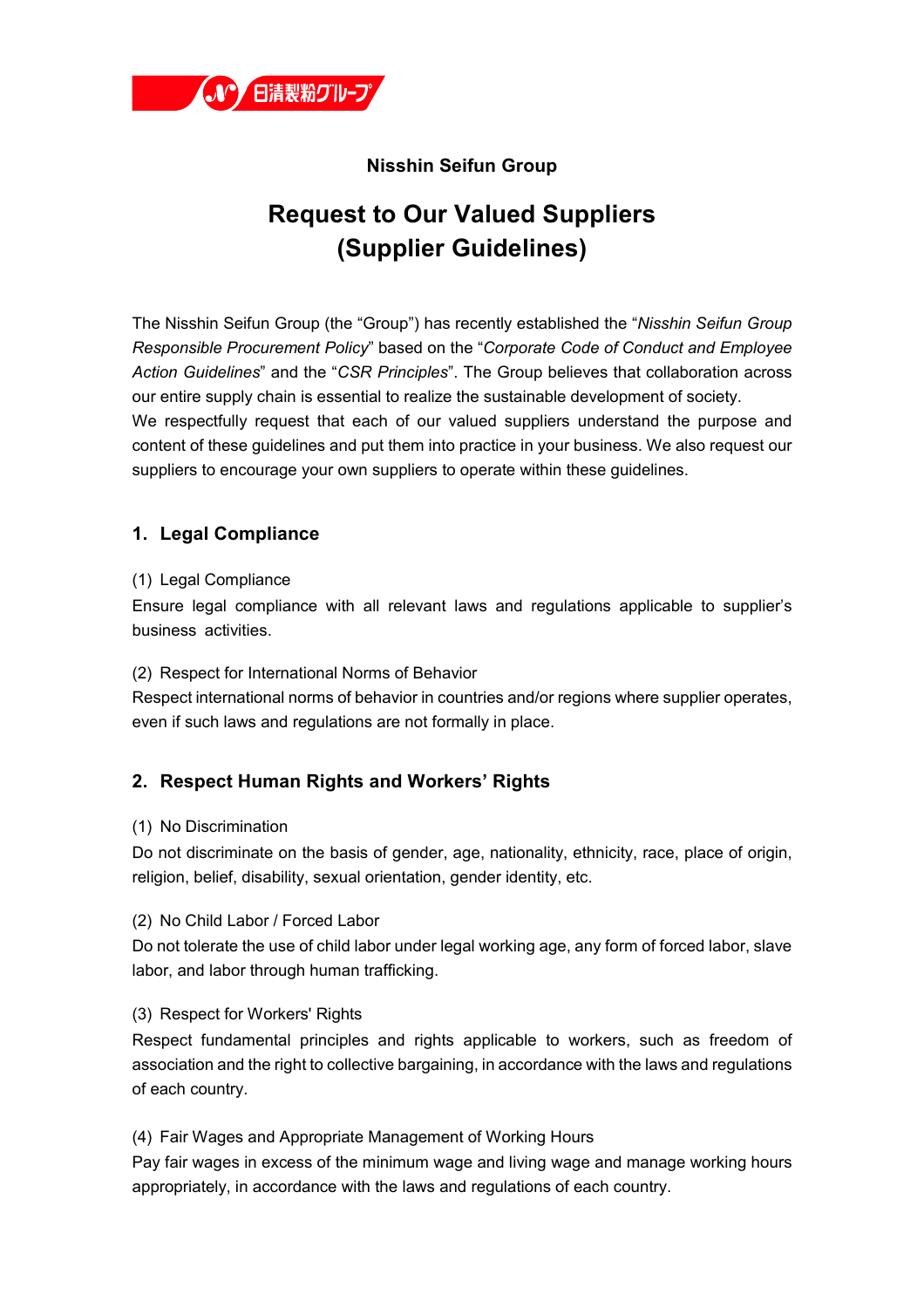

#### (5) Ensuring Employees' Health and Safety

Provide a safe and healthy working environment in compliance with the laws and regulations of each country.

(6) No Harassment

Do not harm the dignity of individuals through harassment.

## (7) Respect Rights of Local Peoples

Respect the rights of local and indigenous peoples in the regions where Supplier conducts business.

# **3. Global Environment**

#### (1) Climate Change Actions

Take action to reduce greenhouse gas emissions through activities such as energy conservation, low-carbon and/or decarbonized energy use.

#### (2) Recycling Resources

Promote efforts to reduce, reuse and recycle resources in order to promote efficient use and recycling. Also promote the use of materials and raw materials that have less environmental impact.

(3) Appropriate Use of Water Promote efficient and recyclable use of water resources.

#### (4) Pollution Control

Prevent air, water, and soil contamination in accordance with relevant laws and regulations. Conduct appropriate management of chemical substances and appropriate disposal of waste.

(5) Biodiversity Conservation

Conduct business activities that take into account the impact on vulnerable plants and animals and their habitats.

#### (6) Procurement of Raw Materials

Strive to conserve resources by using farmed or procured raw materials with due consideration to the conservation of resources.

## **4. Ethics**

#### (1) Anti-Corruption

Maintain fair business practices, eliminate any corruption and maintain corporate conduct based on sound ethical standards.